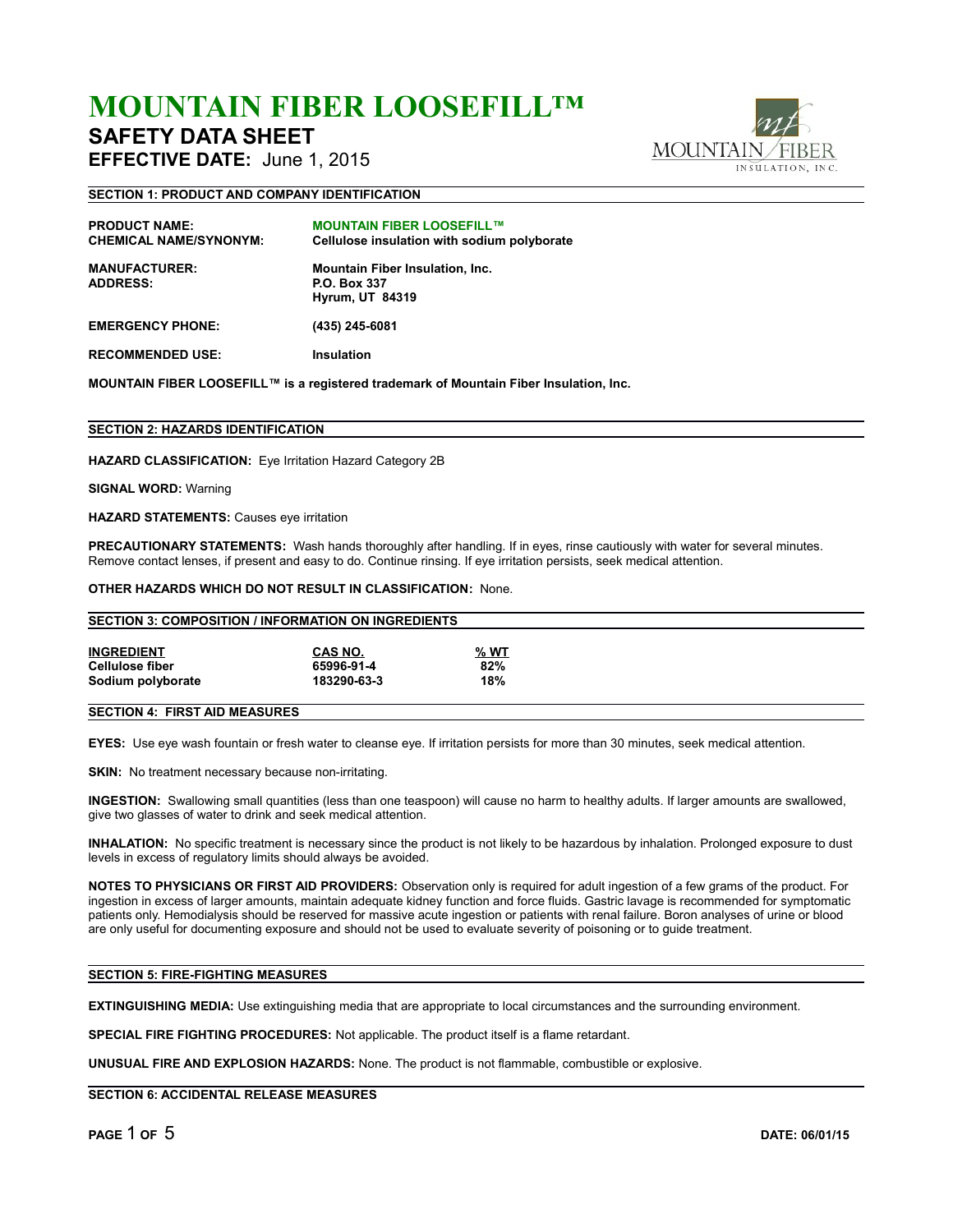## **MOUNTAIN FIBER LOOSEFILL™ SAFETY DATA SHEET EFFECTIVE DATE:** June 1, 2015



**GENERAL:** The product contains water-soluble salts that may cause damage to trees or vegetation by root absorption. Avoid contamination of water bodies.

**LAND SPILL:** Vacuum, shovel or sweep up and place in containers for disposal in accordance with applicable local regulations. Avoid contamination of water bodies during clean up and disposal. No personal protective equipment is needed to clean up land spills.

**WATER SPILL:** The product will cause localized contamination of surrounding waters depending on the quantity dissolved in these waters. At high concentrations some damage to local vegetation, fish and other aquatic life may be expected. The product is a non-hazardous waste when spilled or disposed of, as defined in the Resource Conservation and Recovery Act (RCRA) regulations (40 CFR 261). (Refer to Regulatory Information for additional references and information regarding EPA and California regulations.)

### **SECTION 7: HANDLING AND STORAGE**

**PRECAUTIONS FOR SAFE HANDLING:** Good housekeeping procedures should be followed to minimize dust generation and accumulation. Avoid spills. Do not eat, drink and smoke in work areas. Wash hands after use. Remove contaminated clothing and protective equipment before entering eating areas.

**CONDITIONS FOR SAFE STORAGE, INCLUDING ANY INCOMPATIBILITIES:** No special handling precautions are required, but dry, indoor storage is recommended. To maintain package integrity, bags should be handled on a "first-in first-out" basis.

| Storage temperature:        | Ambient     |
|-----------------------------|-------------|
| Storage pressure:           | Atmospheric |
| <b>Special sensitivity:</b> | None known  |

### **SECTION 8: EXPOSURE CONTROLS / PERSONAL PROTECTION**

**OSHA PEL-TWA:** total dust and 5 mg/ $m<sup>3</sup>$  respirable dust

**ACGIH TLV-TWA-OEL:**  $2$  mg/m $3$  inhalable particles

**ACGIH STEL:** 6 mg/m<sup>3</sup>

**Cal OSHA PEL-TWA:**  $10 \text{ mg/m}^3$  total dust

**ENGINEERING CONTROLS AND VENTILATION:** Use local exhaust ventilation to keep airborne concentrations of cellulose insulation dust below permissible exposure limits.

**RESPIRATORY PROTECTION:** Where airborne concentrations are expected to exceed exposure limits, NIOSH/MSHA certified respirators must be used.

**EYE PROTECTION:** Eye protection according to ANSI Z.87.1 or other national standards may be warranted if environment is excessively dusty.

**SKIN PROTECTION:** Standard work gloves (cotton, canvas or leather) may be warranted if environment is excessively dusty.

**SECTION 8 NOTES:** PEL: Permissible Exposure Limit, TLV: Threshold Limit Value, TWA: Time Weighted Average, STE: Short Term Exposure Limit

**SECTION 9: PHYSICAL AND CHEMICAL PROPERTIES**

**APPEARANCE:** Gray fiber

**ODOR:** Odorless

**ODOR THRESHOLD:** Not applicable

**pH AT 25 C :** 7.2 (2.0% solution)

**MELTING POINT/ FREEZING POINT:** Not applicable

**BOILING POINT AND BOILING RANGE:** Not applicable

**FLASH POINT**: Not applicable; non-volatile

**PAGE** 2 **OF** 5 **DATE: 06/01/15**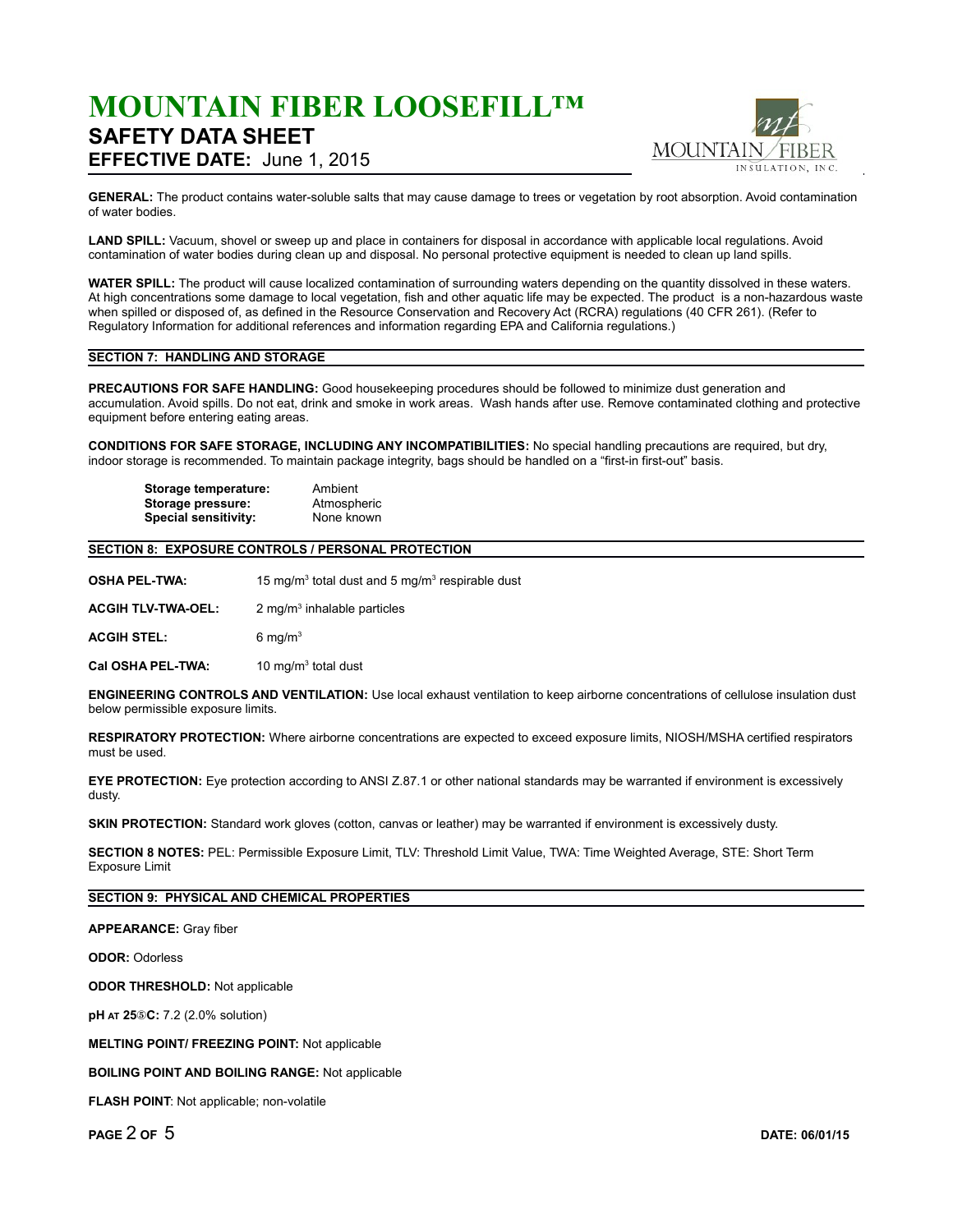## **MOUNTAIN FIBER LOOSEFILL™ SAFETY DATA SHEET**



**EFFECTIVE DATE:** June 1, 2015

**EVAPORATION RATE**: not applicable; non-volatile

**FLAMMABILITY**: Non-flammable; used as a flame retardant

**UPPER/LOWER FLAMMABILITY OR EXPLOSIVE LIMITS**: Not applicable; non-flammable

**VAPOR PRESSURE:** Negligible at 205C

**VAPOR DENSITY**: Not applicable

**RELATIVE DENSITY:** 0.7 compressed

**SOLUBILITY IN WATER:** Fiber is not soluble; chemical additive is soluble at a rate of 7.46% at 25°C

**AUTO-IGNITION TEMPERATURE**: Not applicable; not self-heating

**DECOMPOSITION TEMPERATURE**: Not applicable

**VISCOSITY**: Not applicable; solid substance

**EXPLOSIVE PROPERTIES**: Not explosive; does not contain chemical groups associated with explosive properties

**OXIDIZING PROPERTIES**: Not oxidizing; does not contain chemical groups associated with oxidizing properties

**MOLECULAR WEIGHT:** Not applicable

### **SECTION 10: STABILITY AND REACTIVITY**

#### **REACTIVITY:** None known.

**STABILITY: MOUNTAIN FIBER LOOSEFILL™** is stable and does not change under normal storage conditions.

**POSSIBILITY OF HAZARDOUS REACTIONS**: Reaction with strong reducing agents such as metal hydrides or alkali metals will generate hydrogen gas which could create an explosive hazard.

**CONDITIONS TO AVOID:** Avoid contact with strong reducing agents by storing according to good industrial practice.

**INCOMPATIBLE MATERIALS:** Strong reducing agents.

**HAZARDOUS DECOMPOSITION OR BY-PRODUCTS:** None.

### **SECTION 11: TOXICOLOGICAL INFORMATION**

**ROUTES OF EXPOSURE:** Inhalation is the most significant route of exposure in occupational and other settings. Dermal exposure is not usually a concern because product is poorly absorbed through intact skin. **MOUNTAIN FIBER LOOSEFILL™** is not intended for ingestion.

**SYMPTOMS RELATED TO THE PHYSICAL, AND CHEMICAL AND TOXICOLOGICAL CHARACTERISTICS:** Small amounts (e.g. a teaspoonful) swallowed accidentally are not likely to cause effects; swallowing larger amounts may cause gastrointestinal symptoms.

**DELAYED AND IMMEDIATE EFFECTS AS WELL AS CHRONIC EFFECTS FROM SHORT AND LONG-TERM EXPOSURE:** Human epidemiological studies show no increase in pulmonary disease in occupational populations with chronic exposures to inorganic borate dust. Human epidemiological studies indicate no effect on fertility in occupational populations with chronic exposures to borate dust and indicate no effect to the general population with high exposures to borates in the environment.

### **ACUTE TOXICITY:**

#### **Cellulose:**

**Oral LD50 (rat):** >5,000 mg/kg of body weight **Dermal LD50 (rabbit):** >2,000 mg/kg of body weight **Inhalation LC50 (rat):** >5.8 mg/L **Dermal irritation/corrosivity:** Nonirritating, nonsensitizing **Eye irritation:** No information found.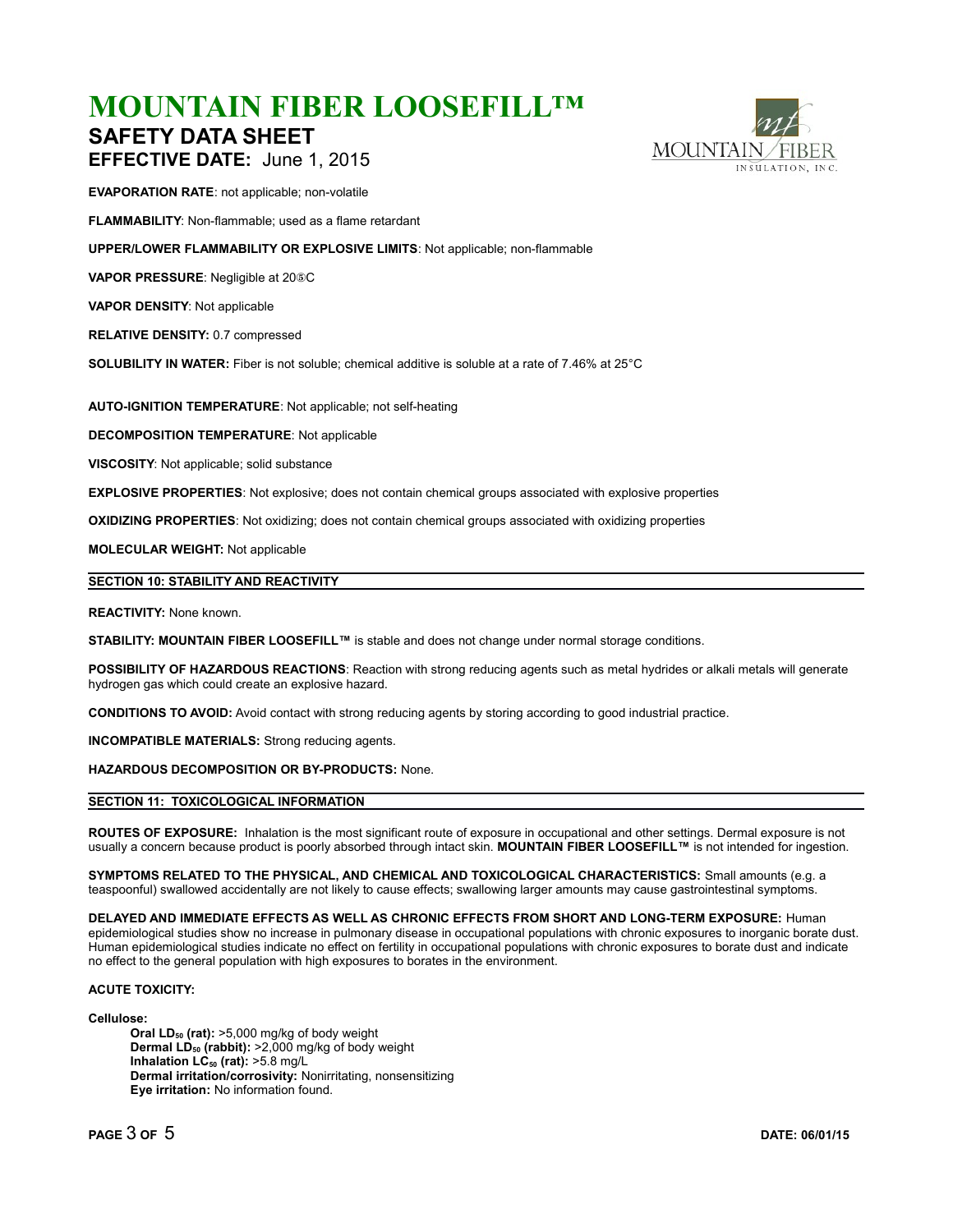## **MOUNTAIN FIBER LOOSEFILL™**

### **SAFETY DATA SHEET**

**MOUNTAIN** INSULATION, INC.

**EFFECTIVE DATE:** June 1, 2015 **Sodium polyborate:** 

**Oral LD50 (rat):** 3,479 mg/kg of body weight

**Dermal LD50 (rabbit):** >2000 mg/kg of body weight

**Inhalation LC50 (rat):** >5.8 mg/L

D**ermal irritation/corrosivity:** 0 (Zero), sodium polyborate is non-corrosive

**Eye irritation:** Draize test in rabbits produced mild eye irritation effects. Many years of occupational exposure history reflects no indication of human eye injury from exposure to sodium polyborate.

**CHRONIC HEALTH HAZARDS:** No chronic effects from **MOUNTAIN FIBER LOOSEFILL™** or with sodium polyborate were found in the literature. Human epidemiological studies show no increase in pulmonary disease in occupational populations with chronic exposures to inorganic borates and sodium borate dust.

**REPRODUCTIVE EFFECTS:** No reproductive effects from **MOUNTAIN FIBER LOOSEFILL™** or sodium polyborate were found in the literature.

**CARCINOGENICITY: MOUNTAIN FIBER LOOSEFILL™** is not listed as known or suspected carcinogen by OSHA, ACGIH, NTP, or IARC.

**NOTES:** Although it is not possible to test the mixture due to the low toxicity and concentration of the sodium polyborate, the estimated toxicity of a mixture of 15% or 23% is presented here. This can be estimated using the following formula: LD50 of ingredient in mg/kg / percentage in mixture = LD50 of mixture (e.g., oral LD50 of sodium polyborate is 3,479 mg/kg, therefore 3,479 mg/kg / 0.23 = 15,126 mg/kg).

Estimated acute toxicity of cellulose with 15% sodium polyborate concentration in final product: **Oral LD50 (rat):** 23,193 mg/kg of body weight **Dermal LD50 (rabbit):** >13,333 mg/kg of body weight **Inhalation LC50 (rat):** >39 mg/L

Estimated acute toxicity of cellulose with 23% sodium polyborate concentration in final product: **Oral LD50 (rat):** 15,126 mg/kg of body weight **Dermal LD50 (rabbit):** >8,696 mg/kg of body weight **Inhalation LC50 (rat):** >25 mg/L

### **SECTION 12: ECOLOGICAL INFORMATION**

### **ECOTOXICITY (AQUATIC AND TERRESTRIAL, WHERE AVAILABLE)**:

**Cellulose:** No information found.

**Boron:** No information specific to sodium polyborate was found in the literature. The following information is based on other boron compounds and normalized for boron.

**LC50 (Water flea,** *D. magna***):** 101.2 mg/L (48-hr) **NOEC (Water flea,** *D. magna***):** 5.7 mg/L (21-d) **LC50 (Rainbow trout,** *O. mykiss***):** 351.7 mg boron/L (96-hr) **LC50 (Bluegill,** *L. macrochirus***):** 4.6 mg boron/L (24-hr)

**PHYTOTOXICITY:** Boron is an essential micronutrient for healthy growth of plants. It can be harmful to boron sensitive plants in higher quantities. Care should be taken to minimize the amount of borate product released to the environment.

**PERSISTENCE AND DEGRADABILITY:** Biodegradation is not an applicable endpoint since the product is an inorganic substance.

**BIOACCUMMULATIVE POTENTIAL:** This product will undergo hydrolysis in water to form non-dissociated boric acid. Boric acid will not bio magnify through the food chain. Octanol/Water partition coefficient: Log Pow = -0.7570 @ 25°C (based on boric acid).

**MOBILITY IN SOIL:** The product is soluble in water and is leachable through normal soil. Adsorption to soils or sediments is insignificant.

### **OTHER EFFECTS:** None

**SECTION 12 NOTES:** The information in this section is based on other borates and is normalized to boron content. Boron is the element in sodium polyborate which is used to characterize borate product ecological effects.

### **SECTION 13: DISPOSAL CONSIDERATIONS**